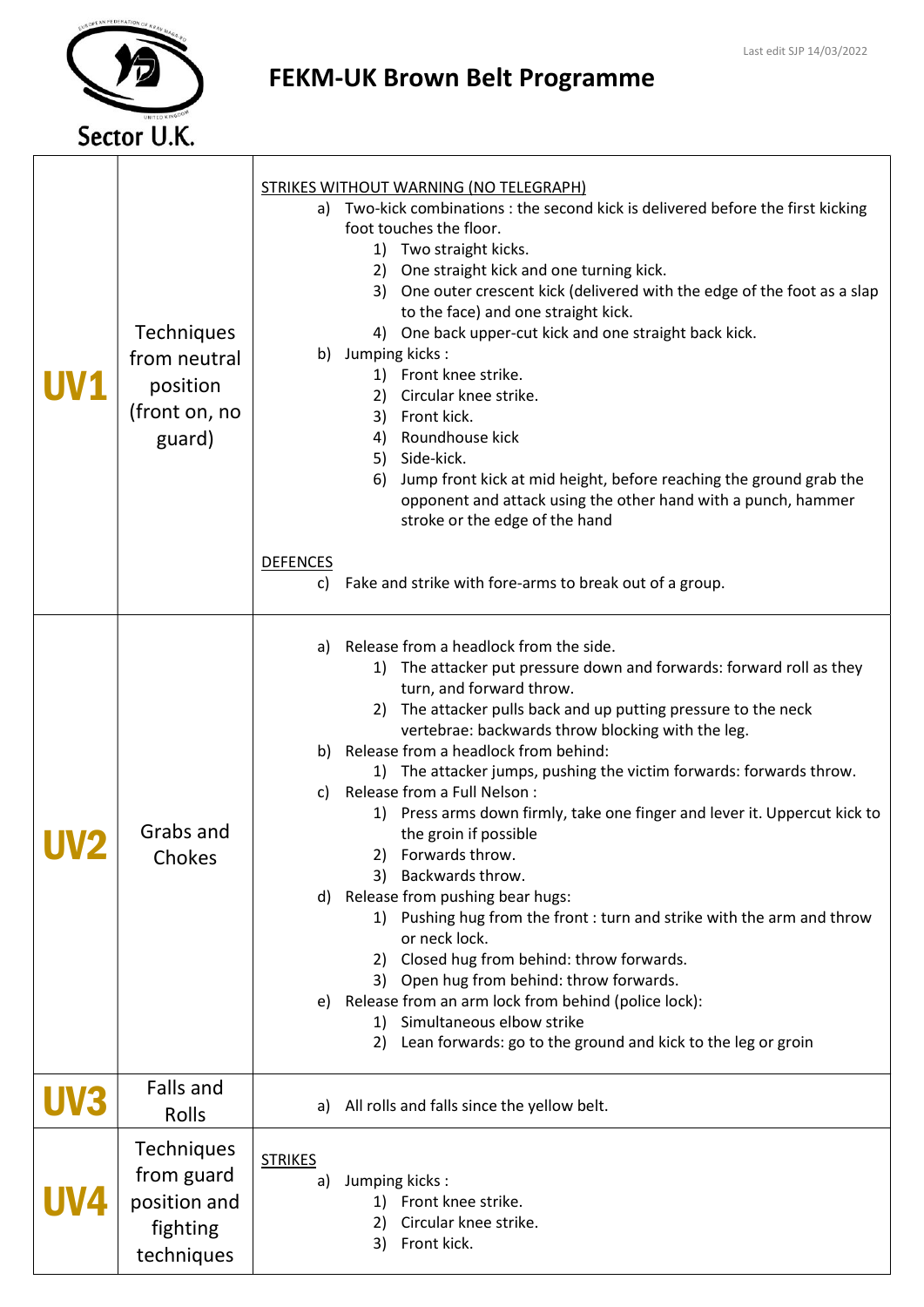| <b>Techniques</b><br>from guard<br>position and<br>fighting<br>techniques | Jump spinning hook kick (use heel)<br>4)<br>5)<br>Jump spinning reverse crescent<br>Rear leg front kick, followed by jump spinning crescent kick<br>6)<br>Rear leg outer roundhouse, followed by jump spinning crescent kick<br>7)<br>Rear leg outer roundhouse, followed by jump outer roundhouse<br>8)<br><b>DEFENCES</b><br>b)<br>Defence and counter-attack against a punch or a kick that is not known in<br>advance x 5:<br>1) For this exercise, several rules must be applied:<br>a. do not move back<br>b. defend and counter-attack simultaneously if possible<br>c. even if you are hit, you counter attack<br>d. after the defence and counter attack, no superfluous<br>movements during the subsequent combinations.                                                                                                                                                                                                                                                                                                                                                                                                                                                                                                                                                                                                                                                                                                                                                                                                                                                                                          |
|---------------------------------------------------------------------------|-----------------------------------------------------------------------------------------------------------------------------------------------------------------------------------------------------------------------------------------------------------------------------------------------------------------------------------------------------------------------------------------------------------------------------------------------------------------------------------------------------------------------------------------------------------------------------------------------------------------------------------------------------------------------------------------------------------------------------------------------------------------------------------------------------------------------------------------------------------------------------------------------------------------------------------------------------------------------------------------------------------------------------------------------------------------------------------------------------------------------------------------------------------------------------------------------------------------------------------------------------------------------------------------------------------------------------------------------------------------------------------------------------------------------------------------------------------------------------------------------------------------------------------------------------------------------------------------------------------------------------|
| Groundwork                                                                | Defender on the ground sitting or lying down against an attacker who is<br>a)<br>standing up: practice destabilising the standing attacker:<br>1) Spread the attacker's legs by hitting his ankles with several small<br>strikes and kick to genitals.<br>2) Hook one heel and push on the kneecap with other leg or on the side<br>of the knee.<br>3) Technique from orange belt : grab the nearest ankle, hook with the<br>foot behind the knee of the furthest attacker's leg and push with<br>other foot on pelvis.<br>b) Release from ground chokes the attacker is sitting to one side : grab a<br>sensitive part of the attacker's head (eye, nose, beard, corner of the lips), hit<br>to the genitals while pulling him.<br>Release from elbow lock (Juji-gatame) before lock is tight : strike towards the<br>c)<br>face, pivot of the thumb outwards and move the body to get out.<br>d) Release from neck control (Judo, latero-costal), the attacker is sitting to one<br>side :<br>Practice the position.<br>1)<br>The defender is on his back, the attacker is controlling :<br>2)<br>a. Grab a sensitive part of the attacker's head (eye, nose,<br>beard, corner of the lips) and roll him or evade and push<br>backwards depending on his reaction. Stabilize, counter<br>attack and get up.<br>b. If the attacker holds his head high : wrap his head with the<br>furthest leg and bring this leg firmly to the ground. Strike and<br>get up.<br>c. If the attacker pins his head forwards to the ground : strike<br>on nape with the palm of the opposite hand and grab a<br>sensitive part to roll him. |
| Knives,<br>Sticks and<br><b>Bayonet</b>                                   | DEFENCES AGAINST KNIVES<br>a) Defence against an upwards strike :<br>Block with the fore-arm while moving diagonally forewords, counter<br>1)<br>attack with the rear fist and trapping the hand holding the knife.<br>Block with the fore-arm against a stab from the right hand. Change<br>2)<br>hand controlling the forearm of the hand holding the knife and<br>attack with the other hand.                                                                                                                                                                                                                                                                                                                                                                                                                                                                                                                                                                                                                                                                                                                                                                                                                                                                                                                                                                                                                                                                                                                                                                                                                            |